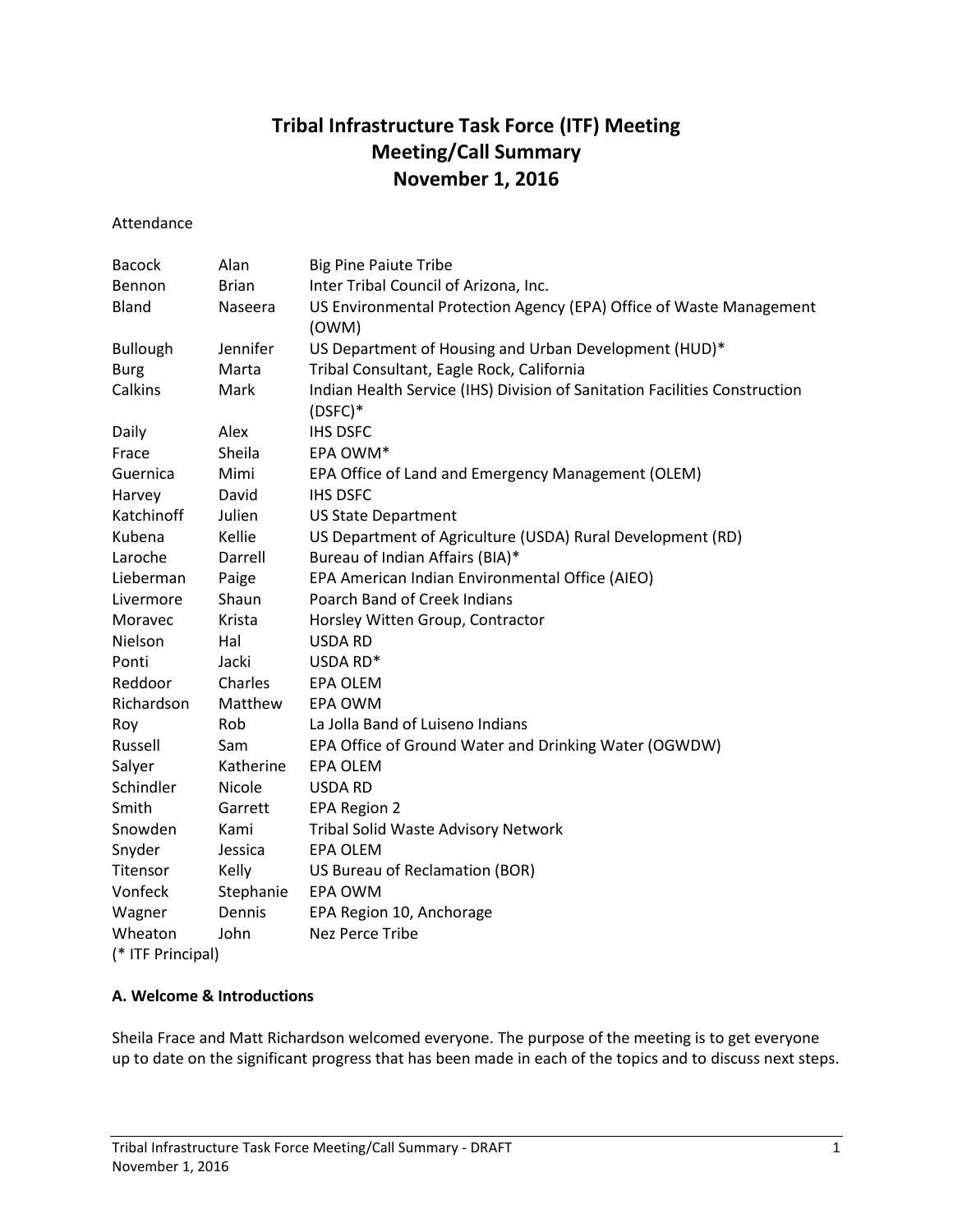#### **B. Update on IHS/USDA Water Utility O&M Analysis**

David Harvey provided an update on the IHS/USDA operation and maintenance (O&M) cost analysis associated with tribal water and wastewater utilities. The assessment is being conducted to meet the ITF Access Goal of reducing the lack of access to safe drinking water and basic sanitation in Indian Country. This goal is unlikely to be met with the current level of federal funding if the focus is on constructing new infrastructure. Therefore, the workgroup's direction is to develop a methodology to evaluate O&M costs for tribally operated facilities and outline a strategy to address those costs.

The three outputs of the analysis are 1) identify the optimum O&M benchmarks and document best practices based on utility type, location, and population served; 2) develop a national estimate of O&M costs for utilities owned and operated by American Indian (AI) and Alaska Native Village (ANV) communities; and 3) develop information for technical support to AI and ANV communities that own and operate utilities.

The approach is divided into two phases. The first phase will identify the universe of tribal organizations and the utilities they oversee. IHS staff are currently validating their inventory of utility organizations and water/wastewater utilities. At this point, the utility organization is not linked with the utility system in the inventory. Once the validation is complete, staff will identify utilities that are considered well-run. This will be done through a pre-screening process involving IHS Tribal Utility Consultants and District Consultants. Once utilities are identified, tribes will be contacted to see if they want to be included in the study as benchmark utilities. If so, they will be asked to provide data about their budget process, revenue, assets, etc.

During the second phase, of those tribal utilities not identified as benchmarks, a randomly selected sample will be contacted to participate. The same data will be collected as from the benchmark utilities. At the end of the analysis, there will be a universe of benchmark utilities, optimal and non-optimal practices, and case studies of best management practices.

The actual organization of the final list of utilities is yet to be determined, but because of the diverse utility types in ANVs, it is anticipated that they are being organized and analyzed by system type. In the lower 48, systems will most likely be organized and analyzed by size of population served and number of systems managed by the tribe.

The AI communities and ANVs are on two different timelines, with ANVs on a faster timeline, a year ahead of AI communities. Phase one for AI communities is scheduled to be completed by March 2017 and phase two by March 2018.

David asked for feedback with the effort from tribal members, particularly how to make their message clear about what they are trying to do and how to improve the perception of their message by tribes.

Comment/Question: The tribes in Region 9 are very supportive and find the analysis valuable. There are many small tribes in California that are not public water systems or do not have formal management organizations. How are they being addressed in this analysis?

Response: If the utility is a community system that is under EPA's definition of "Community water system", they will be included. If the tribe is not providing services, then IHS is not interested in getting data on programs that do not exist. If there was an attempt by the tribe to provide services, such as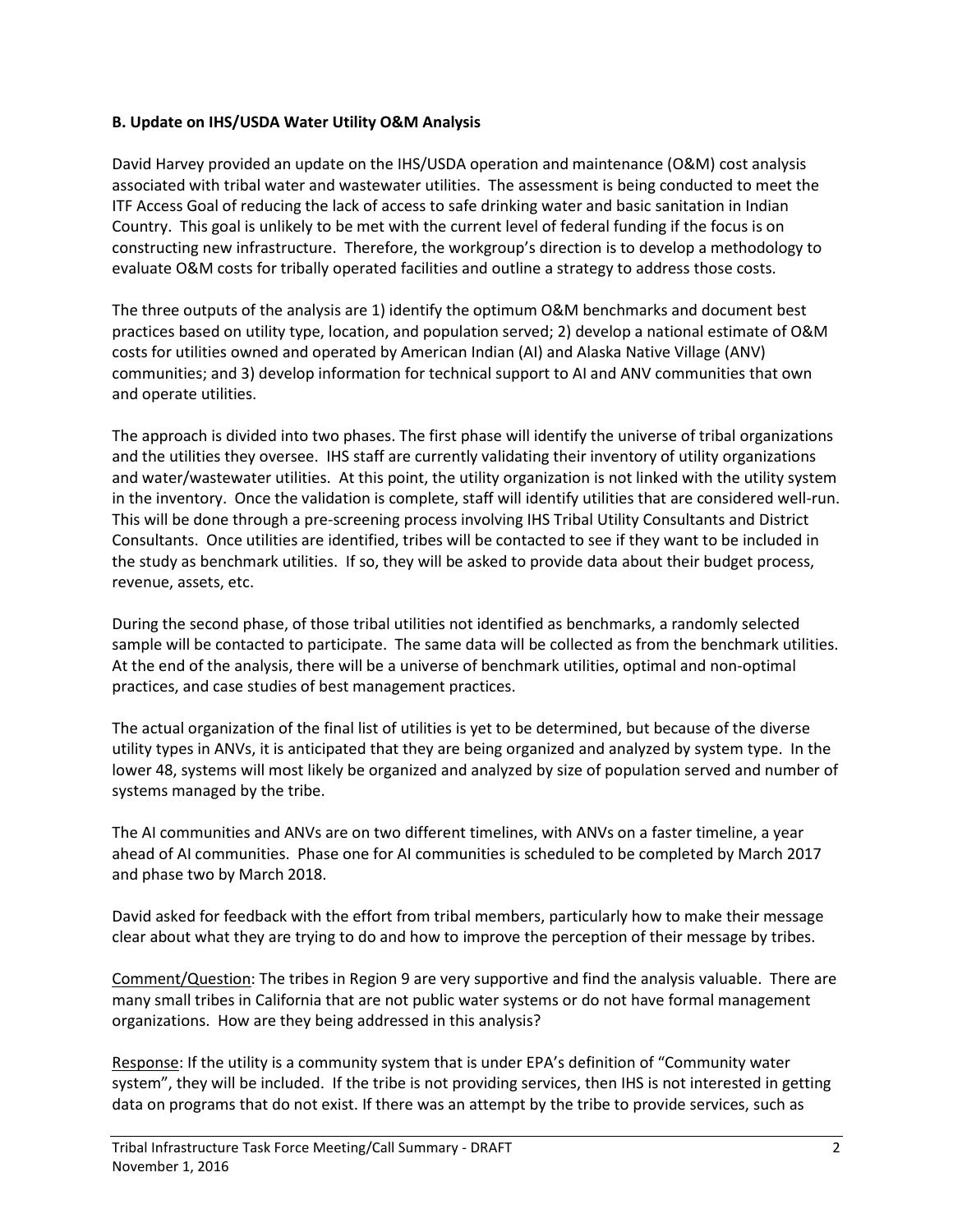septic tank pumping, the assumption from Headquarters is that there must be services provided to homes. If they can get feedback on that, EPA can try to collect cost data.

Comment/Question: Through this study, how do we promote community engagement and get everyone involved in this process to get all the data?

Response: You are right. Are there other organizations that we need to reach out to? This might not be for Joe Q. Public, but we need to reach tribal utilities, environmental directors, and other tribal governmental entities.

Comment/Question: Have we conducted outreach to tribal communities to let them know we are doing the study?

Response: Yes. We have continued outreach through the ITF calls. Are there other venues we should be reaching out to?

Comment/Question: So you have a mechanism to get this information to tribes so they can see what we are doing and why?

Comment/Question: IHS had a session at the Region 9 annual conference. Other venues might be available, I'm not sure how many participants. Other suggestions would be to go through Regional Tribal Operations Committees (RTOCs) and letters or emails directly from Headquarters to tribal leaders. Attend existing meeting structures throughout the regions is the current aim.

Response: IHS would prefer to be the one communicating. We would be happy to go to RTOCs and describe the effort. A notice was posted on WaterOperator.org.

Comment/Question: The Tribal Lands and Environmental Forum is in August in Oklahoma. You could make a submission in their request for topics. You could also hold a webinar for those you have identified to explain the study and see if they are interested in participating.

In Alaska, we are working with partners who are working directly with the communities.

Comment/Question: You could also ask EPA OW through Felicia Wright to get the word out. Their newsletter goes out about every other month.

Comment/Question: I have two comments. When you communicate with the entities, be sure to make a personal connection. Secondly, what organizations are you working with in Alaska, to ensure the information is going to be adequately representative?

Response: The program is fully contracted, and IHS has little involvement. The Alaska Health Consortium is working with the State of Alaska Rural Utilities Systems Program. They have the capacity and information.

### **C. Progress and Next Steps on Three Solid Waste Subgroups**

Each solid waste subgroup reported on their progress and next steps.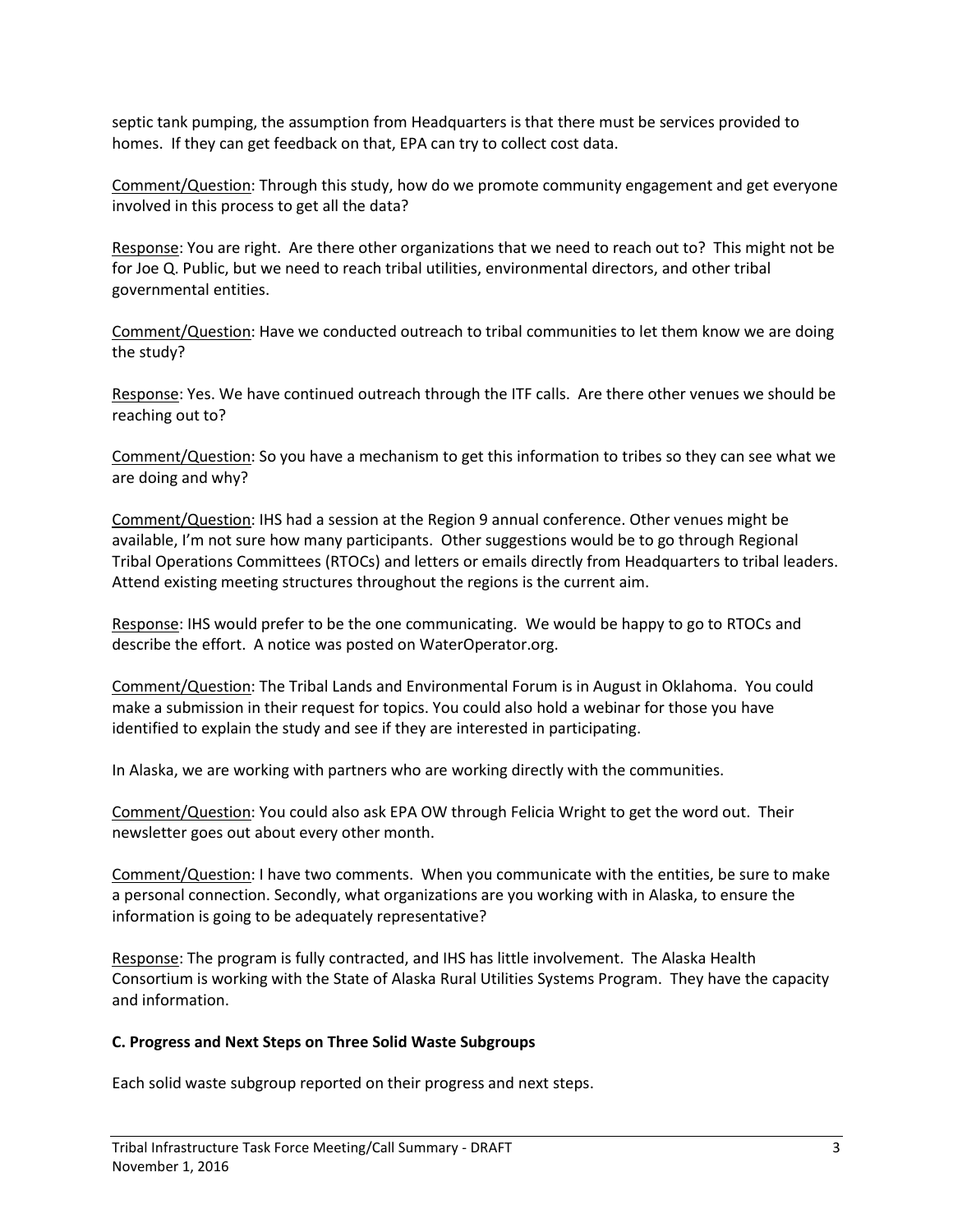### **a. Assessing Barriers to Sustainable Waste Programs**

Marta Burg presented on behalf of the subgroup. The focus of their work was to identify barriers to the development and implementation of sustainable waste programs, strategies to overcome those barriers, and recommendations to ITF.

Based on the comments the workgroup received, ITF has requested additional work be done. All of the information in their report came from the knowledge and experience of the team members and the outreach they did to tribal representatives, practitioners, and agency personnel. They need more supporting data and specific information on the programs that currently exist. The ITF principals have been contacted to get clarification on the next steps.

Some of the same team members can continue to participate, and will help define next steps for the report and ancillary work to move the effort forward.

Some of the recommendations were supported by the Region 9 tribes and have been implemented on the regional level. These include creating a support group, populating a resource directory, coordinating with technical providers, and flushing out strategies that the tribes find helpful.

There were no comments or questions.

## **b. Community Engagement Strategies**

Kami Snowden provided the overview. The workgroup has a new co-lead from Region 7. The workgroup is anxious to get it out there and learn and test some of the ways of engaging the entire community.

One of the strategies they identified in their report was developing a solid waste advisory committee. Its membership should not be restricted to tribal entities, and rather, should include entities that are also doing business with the tribe. A template strategy was developed to guide tribes in creating a committee.

Their strategies are defined around how to engage an entire community in the decision-making process, especially when the end result entails some degree of financial support through tribes.

Comment/Question: What other things can we do to help you in this process?

Comment/Question: Your report identified a few pilots.

Response: Yes, we would really like to implement some of the strategies to see how they work in the field. We would like to implement one in Alaska, representing a more rural community with fewer opportunities, and one in the lower 48 at minimum.

Comment/Question: Dennis Wagner was asked if he had a chance to review the workgroup's report and if he thought something could be piloted in Alaska. He responded that he has not had a chance to look at it yet.

Response: The workgroup's next step, if a pilot or two can take place, is to ask for a minor financial commitment from the principals.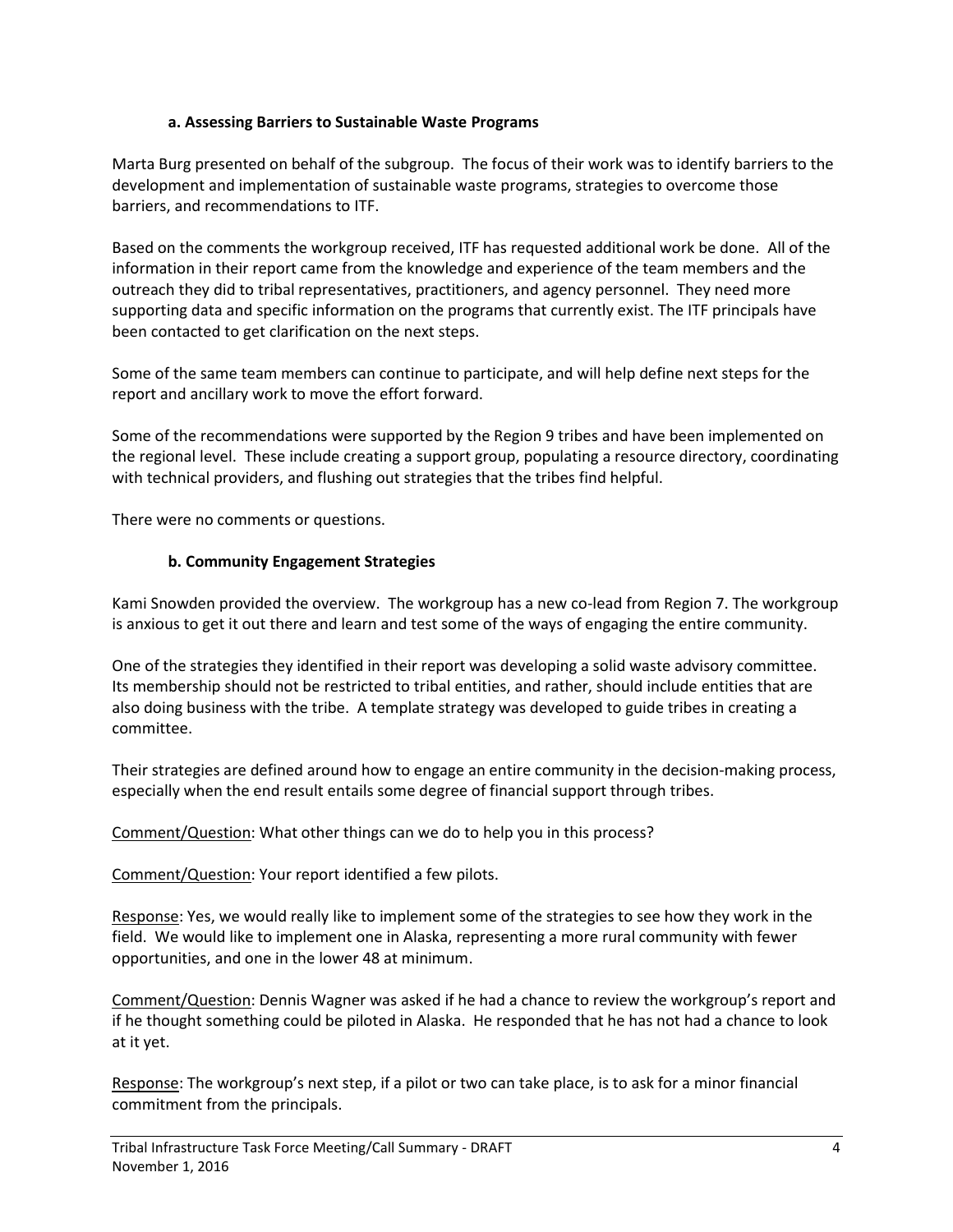Because the workgroup has so many affiliates, they all are interconnected at some point. The workgroup also used peer matching a lot in every effort. They think it is a very highly valuable resource so that everyone gains from every perspective.

Comment/Question: What is the timing for the pilot? How long would it take?

Response: About twelve months would be a good estimate.

## **c. Open Dump Inventory, Health Assessment Methodology & Needs Data**

David Harvey provided an overview of the workgroup's report. They looked at the quality of the open dump data in IHS' Operation and Maintenance Data System (OMDS) database and found that it is not as complete as they hoped it would be. About 3,300 sites are pending action, and of those, one third had no reported surface area or a reported surface area of zero. The data quality make it difficult to calculate hazards associated with the open dumps. Additional missing data include location coordinates of an open dump and status of sites outside of a reservation that are not under control of the Indian government.

The workgroup came up with actions outlined in the executive summary: commit to a schedule to review and update open dump data in the OMDS; develop a training program for field staff to adequately assess open dumps and accurately enter data into OMDS; develop evaluation criteria to assess the effectiveness of tribal solid waste management programs; continue to encourage tribes to develop and enforce solid waste codes and ordinances; and continue to encourage tribes to actively clean up and close open dumps.

With these proposed actions, IHS sent over a draft memorandum of understanding (MOU) to EPA OLEM in September. They are in discussions to establish roles, including who will take the lead on each of the actions.

IHS is also developing an interagency agreement with EPA AIEO for matching funds to draft a solicitation for code and ordinance training development. This will be a five-year effort. The solicitation has not been announced yet, but market research is ongoing. The idea is to have up to 20 tribes attend. The per diem lodging would be covered by the contractor providing the training and tribes would cover other costs. The same trainers would be available to the trainees afterwards. Six to eight months later, tribes and trainers would meet again to evaluate the tribes' progress in developing the codes and ordinances, and strategize solutions to barriers they are encountering, ultimately leading to the implementation of the codes and ordinances. The IHS director is interested in the workgroup's report and may be able to provide some political backing to move this effort forward.

Comment/Question: Is the report that you develop for the ITF going to be finalized? It sounds like you are moving into implementation.

Response: If it still says draft, it can be changed to final.

Comment/Question: For tribes, the biggest barrier is not with the laws themselves, but effective implementation and enforcement, especially with the environmental laws. Any assistance in training